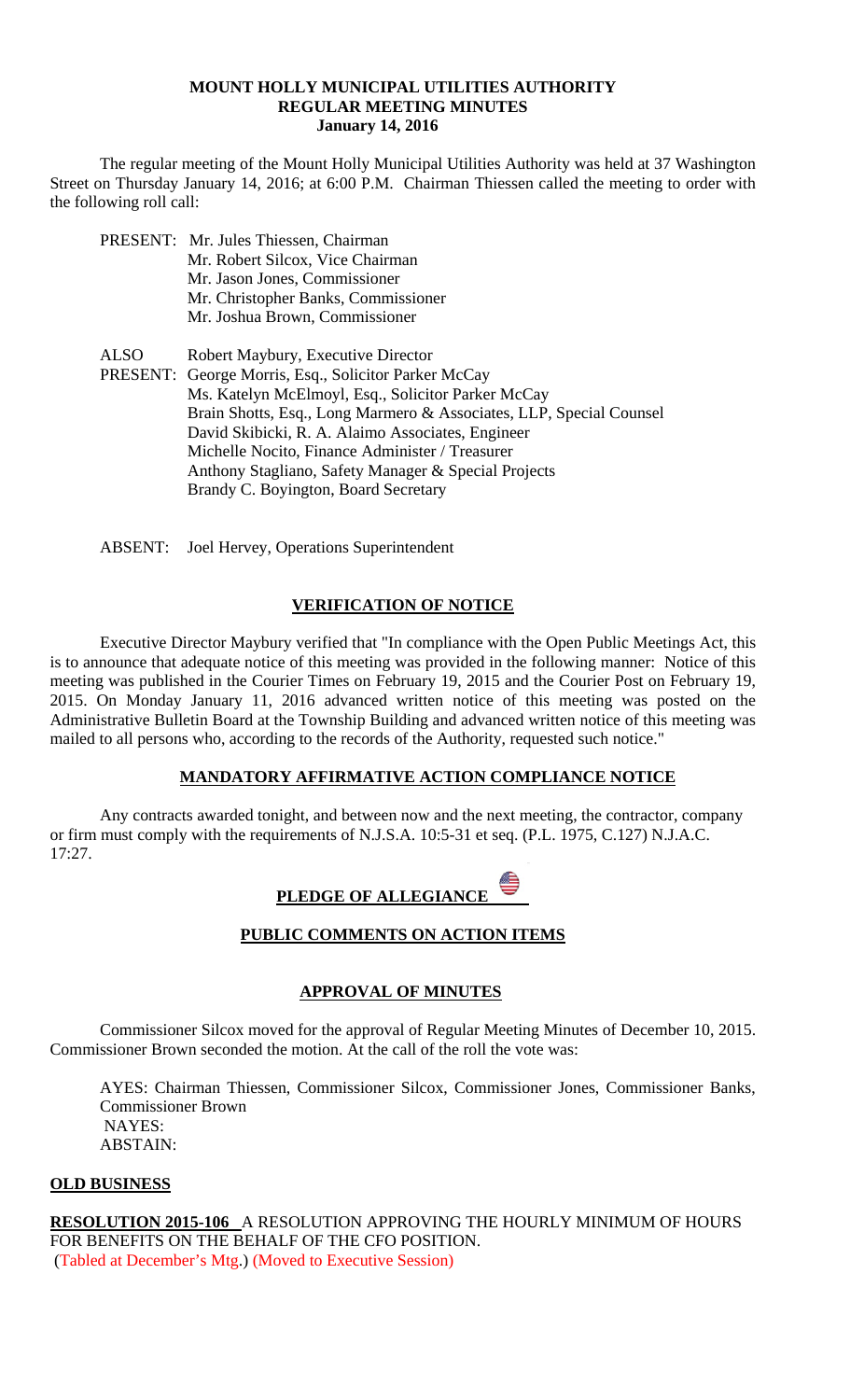#### **NEW BUSINESS**

#### **RESOLUTION 2016-04**- A RESOLUTION AUTHORIZING THE ADVETISEMENT FOR THE RECEIPT OF BIDS FOR THE RANCOCAS ROAD BELT FILTER PRESS INSTALLATION (CONTRACT 2014-14)

Executive Director Maybury explained this is for the construction related to installing the Belt Filter Press already purchased by the MHMUA. Bid specifications are currently being prepared by Alaimo. All drawings and draft specifications have been reviewed and discussed between MHMUA Staff and Alaimo. There are a couple of changes that need to be made and it's anticipated that this will be ready to advertise by the 28<sup>th</sup> of January. Executive Director Maybury explained this is going to be an expensive project and \$600,000 dollars was previously budgeted for the entire project. Dave Skibicki may have additional details to discuss with the Engineer's Report.

Commissioner Silcox moved for the approval of Resolution 2016-04. Commissioner Jones seconded the motion. At the call of the roll the vote was:

AYES: Chairman Thiessen, Commissioner Silcox, Commissioner Jones, Commissioner Banks, Commissioner Brown NAYES: ABSTAIN:

## CONSENT AGENDA:

"All items listed with an asterisk (\*) are considered routine by the Authority and will be enacted by one motion. Should a Commissioner wish to discuss a consent agenda item separately, that item can be removed from the consent agenda and considered in its normal sequence."

#### **\*RESOLUTION 2016-01**

A RESOLUTION APPROVING THE OPERATING EXPENSES FOR THE MONTH OF DECEMBER

2016

# **\*RESOLUTION 2016-01A**

A RESOLUTION APPROVING THE SEWER REFUNDS FOR THE MONTH OF DECEMBER 2016

#### **\*RESOLUTION 2016-02**

A RESOLUTION APPROVING THE ESCROW EXPENSES FOR THE MONTH OF DECEMBER 2016

#### **\*RESOLUTION 2016-03**

A RESOLUTION APPROVING THE EXPENDITURES FOR THE MONTH OF DECEMBER 2016 FROM THE IMPROVEMENT AND REPLACEMENT FUND

Commissioner Brown moved for the approval of the consent agenda. Commissioner Jones seconded the motion. At the call of the roll, the vote was:

 AYES: Chairman Thiessen, Commissioner Silcox, Commissioner Jones, Commissioner Banks, Commissioner Brown NAYS: ABSTAIN: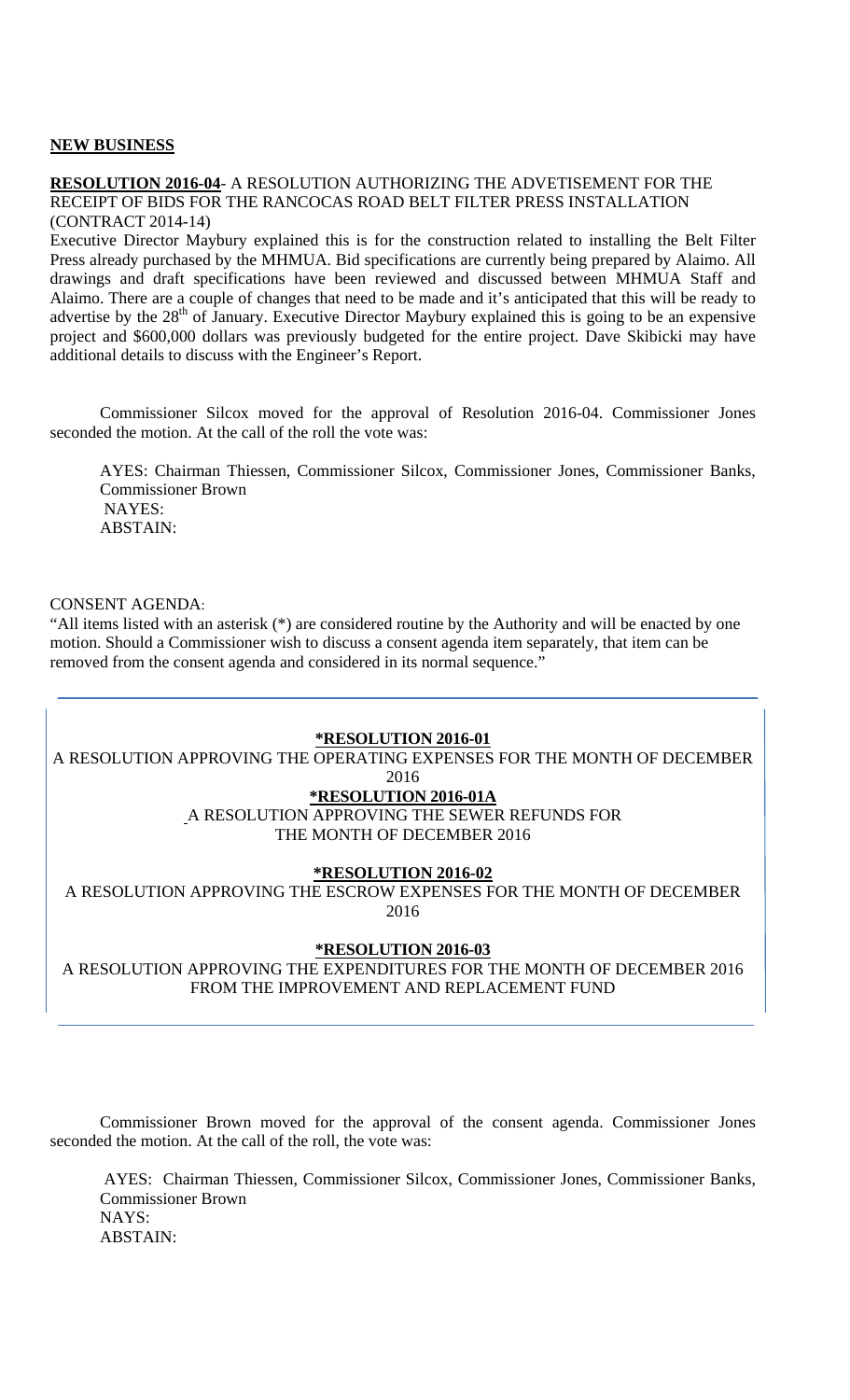## **COMMUNICATIONS**

Executive Director Maybury described several development inquiries that were received over the past month. One project is Eastampton Place on Woodlane Road near the CVS consisting of 117 units and another Eastampton project is proposed on the Gregory's property, consisting of 240 stacked town homes. The same Engineer is working on developing both projects. There is a smaller project proposed in Hainesport on Route 38 at the corner of Bancroft Lane for a Pep Boys Automotive Store. There have not been any updates on the 211 acre Wellington Farms Project behind the Walmart in Lumberton.

#### **MATTERS TO BE PRESENTED BY THE PUBLIC**

None

## **REPORT OF THE EXECUTIVE DIRECTOR**

The Report of the Executive Director was received. Executive Director Maybury added there will likely be a change in the MHMUA's accounting software within calendar year 2016. The change would move the office out of Microsoft Great Plains and into to Edmunds. Edmunds is designed for municipal finance and the MHMUA's business model, creating a more efficient office overall.

#### **REPORT OF THE ENGINEER**

The Report of the Engineer was received. Dave Skibicki added that for the Belt Filter Press Project, Alaimo received the comments from the MUA, Alaimo is doing the drafting on the changes and revising the specs and follow up on some questions with Mr. Maybury.

## **REPORT OF THE OPERATIONS SUPERINTENDENT**

The Report of the Operations Superintendent was received.

## **REPORT OF THE SAFETY DIRECTOR AND SPECIAL PROJECTS**

The Report of the Safety Director and Special Projects was received.

## **REPORT OF THE SOLICITOR**

The Report of the Solicitor was received. Mr. Morris added that as per last meeting he was given authority to work on the Eastampton Connection Issue, and it has been resolved.

## **REPORT OF FINANCE ADMINISTRATION/BOARD TREASURER**

The Report of the Deputy Director of Finance and Administration/Board Treasurer was received.

## **OTHER NEW BUSINESS**

None.

# **MATTERS TO BE PRESENTED BY COMMISONERS**

None.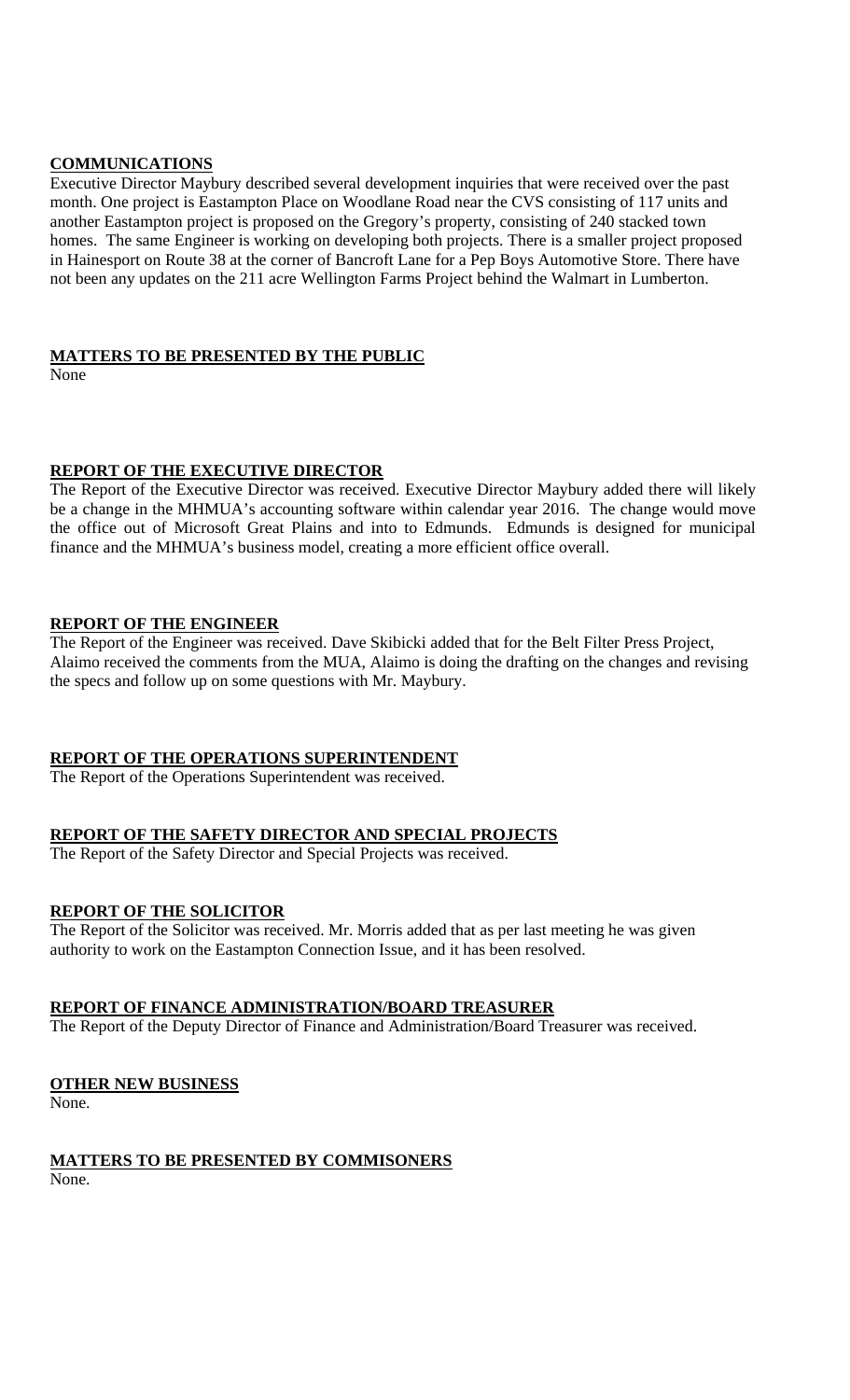# **Executive Session MOUNT HOLLY MUNICIPAL UTILITIES AUTHORITY RESOLUTION 2016-05 AUTHORIZING EXECUTIVE SESSION**

**WHEREAS,** N.J.S.A. 10:4-12 allows for a Public Body to go into closed session during a Public Meeting, and

**WHEREAS,** the Board of the Mount Holly MUA has deemed it necessary to go into closed session to discuss certain matters which are exempted from the Public; and

**WHEREAS,** the regular meeting of this Board will reconvene at the conclusion of closed session, at approximately 6:15 p.m. this evening.

**NOW, THEREFORE, BE IT RESOLVED** that the Board of Commissioners of the Mount Holly Municipal Utilities Authority, in the Township of Mount Holly, County of Burlington, and State of New Jersey will go into closed session for the following reason(s) as outlined in N.J.S.A. 10:4-12:

Any matter which, by express provision of Federal Law, State Statute or Rule of Court shall be rendered confidential or excluded from discussion in public (Provision relied upon: \_\_\_\_\_\_\_\_\_\_\_\_\_\_\_\_\_\_\_\_\_\_\_\_\_\_\_\_\_\_\_\_\_\_\_\_\_\_\_\_\_\_\_\_\_\_\_\_\_\_\_\_\_);

Any matter in which the release of information would impair a right to receive funds from the federal government;

\_\_\_\_\_\_Any matter the disclosure of which constitutes an unwarranted invasion of individual privacy;

- XX\_\_\_ Any collective bargaining agreement, or the terms and conditions of which are proposed for inclusion in any collective bargaining agreement, including the negotiation of terms and conditions with employees or representatives of employees of the public body (Specify contract: Local 172 Union Contract and Supervisor's Collective Bargaining Agreement\_);
- Any matter involving the purpose, lease or acquisition of real property with public funds, the setting of bank rates or investment of public funds where it could adversely affect the public interest if discussion of such matters were disclosed;
	- Any tactics and techniques utilized in protecting the safety and property of the public provided that their disclosure could impair such protection;
- \_\_\_XX\_\_\_Any investigations of violations or possible violations of the law; (Ongoing Personnel Investigation follow-up from Attorney)
- \_\_\_XX\_\_\_Any pending or anticipated litigation or contract negotiation in which the public body is or may become a party. Any matters falling within the attorney-client privilege, to the extent that confidentiality is required in order for the attorney to exercise his ethical duties as a lawyer (If pending or anticipated litigation, the matter is:Hainesport Township Sewer Service Agreement)

(If contract negotiation the nature of the contract and interested party is \_

\_\_\_\_\_\_\_\_\_\_\_\_\_\_\_\_\_\_\_\_\_\_\_\_\_\_\_\_\_\_\_\_\_\_\_\_\_\_\_\_\_\_\_\_\_\_\_\_\_\_\_\_\_\_\_\_\_\_\_)

\_\_\_\_\_\_\_\_\_\_\_\_\_\_\_\_\_\_\_\_\_\_\_\_\_\_\_\_\_\_\_\_\_\_\_\_\_\_\_\_\_\_\_\_\_\_\_\_\_\_\_\_\_\_\_\_\_\_\_) ;

 $\frac{1}{\sqrt{2}}$  , and the set of the set of the set of the set of the set of the set of the set of the set of the set of the set of the set of the set of the set of the set of the set of the set of the set of the set of the

*Under certain circumstances, if public disclosure of the matter would have a potentially negative impact on the Authority's position in the litigation or negotiation, this information may be withheld until such time that the matter is concluded or the circumstances no longer present a potential impact)*;

\_\_\_XX\_\_\_Any matter involving the employment, appointment, termination of employment, terms and conditions of employment, evaluation of the performance, promotion or disciplining of any specific prospective public officer or employee or current public officer or employee employed or appointed by the public body, unless all individual employees or appointees whose rights could be adversely affected request in writing that such matter or matters be discussed at a public meeting (Subject to the balancing of the public's interest and the employee's privacy rights under *South Jersey Publishing*, 124 N.J. 478, the employee(s) and nature of discussion is benefit discussions regarding single employee;sick leave request\_

Any deliberation of a public body occurring after a public hearing that may result in the imposition of a specific civil penalty upon the responding party or the suspension or loss of a license or permit belonging to the responding party as a result of an act of omission for which the responding party bears responsibility;

**BE IT FURTHER RESOLVED** that the Commissioners hereby declare that its discussion of the aforementioned subject(s) may be made public at a time when the Solicitor advises the Board that the disclosure of the discussion will not detrimentally affect any right, interest or duty of the Authority or any other entity with respect to said discussion.

**BE IT FURTHER RESOLVED** that the Board, for the aforementioned reasons, hereby declares that the public is excluded from the portion of the meeting during which the above discussion shall take place and hereby directs the Authority to take the appropriate action to effectuate the terms of this resolution.

 I, Brandy Boyington, do hereby certify the above to be a true and correct copy of a resolution adopted by the Mount Holly Municipal Utilities Authority at its meeting held on January 14, 2016.